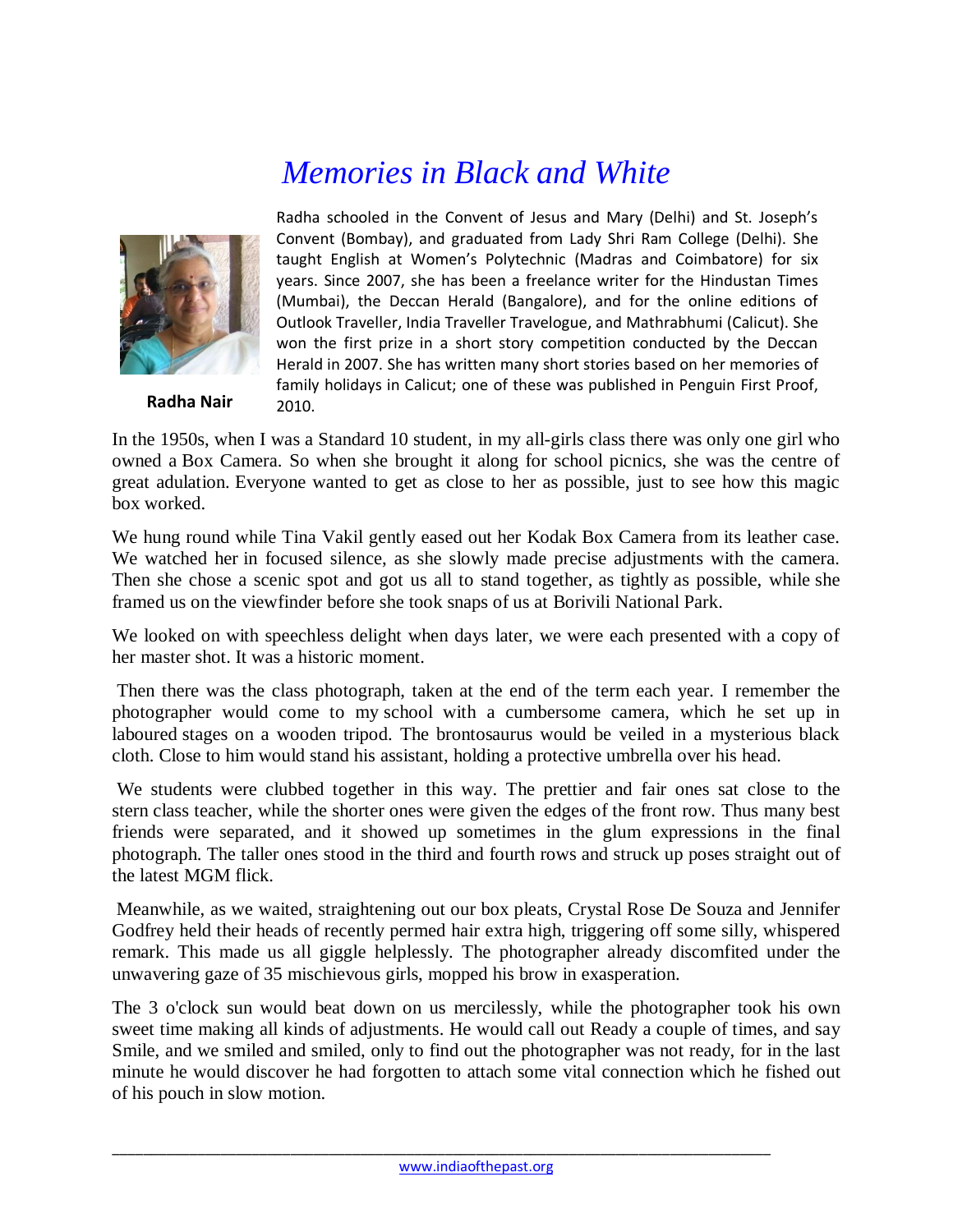He would repeat the same drill, and, suddenly when we least expected it, the flash gun would explode in our faces. Simultaneously, he would pull of a cap off from the lens, and dramatically cap it again. Nine times out of ten, we would be caught blinking foolishly in its blinding light

These photographers of yore, with their quirky mannerisms were really unforgettable characters.

In my native Kerala too, family get togethers were special. Not for the lunch, nor the gossip that swirled around, but the family photo which was going to be taken after lunch.

Carved chairs would be placed in a row in the forecourt of our ancestral mansion, against the lush background of coconut and mango trees.

The patriarch would sit stiffly in his crisp, newly ironed *mundu* (dhoti) and *jubba* (collarless, knee length shirt), with its descending row of tiny gold buttons, flanked by the well-endowed matriarch, who occupied her seat as well as half of his.

Then came the other grand aunts and uncles who were seated according to the family pecking order.

At their feet, massed in fidgety confusion sat all those under ten. The rows behind were taken up by the younger generation, mostly newlyweds, clinging romantically together in the afterglow of newly wedded bliss.

The last row was all male, the college going crowd, which looked down superciliously at all the rest, fully aware of being the first generation that had made it beyond the fourth form. (*Editor's note: Under British rule, and for many years after Independence, following British terminology, some secondary schools in India used the term 'Form' to refer to what is now called Standard or Class. According to the author of this piece, the term 'form' was commonly used by her parents and grandparents, and continued to be used in Malabar schools in the 1950s. 'Fourth form' is roughly equivalent to Standard or Class 9 today.)*

All of us used to stand stiffly while the photographer called out, "Tilt your head this way. No that way, Move a little closer, STEADY arrange an elbow this way, STEADY, Hoist a shoulder that way. Chin up there STEADY, - - NO, NO, chin down STEADY... his confusing instructions would finally end up in all of us looking like dying ducks in the final shot.

Photography had come into the lives of my grandparents and their siblings, somewhere in the misty turn of the nineteenth century, when painted portraits were slowly phased out in favour of photographs.

So, exquisite oil paintings – which brought out the regal beauty of grand aunts in their diaphanous white muslins, the ultimate foil for their honey gold complexions; and who were decked out royally in the traditional chunky gold necklaces, earrings and bangles which Malabar jewellery was once famous for,– were slowly taken down from the walls.

Instead, up came black and white photographs oval framed, of grand uncles in unfamiliar white coat and trousers seated in imperious semicircles, legs crossed elegantly after the British fashion, their chins jutting out a tad too defiantly, glazed expressions challenging the onlooker.

In the grandest room in my ancestral home, pride of place was given to a huge photograph, which occupied much of a single wall. It was of a football crazy uncle who proudly chested,

\_\_\_\_\_\_\_\_\_\_\_\_\_\_\_\_\_\_\_\_\_\_\_\_\_\_\_\_\_\_\_\_\_\_\_\_\_\_\_\_\_\_\_\_\_\_\_\_\_\_\_\_\_\_\_\_\_\_\_\_\_\_\_\_\_\_\_\_\_\_\_\_\_\_\_\_\_\_\_\_\_\_\_\_\_2